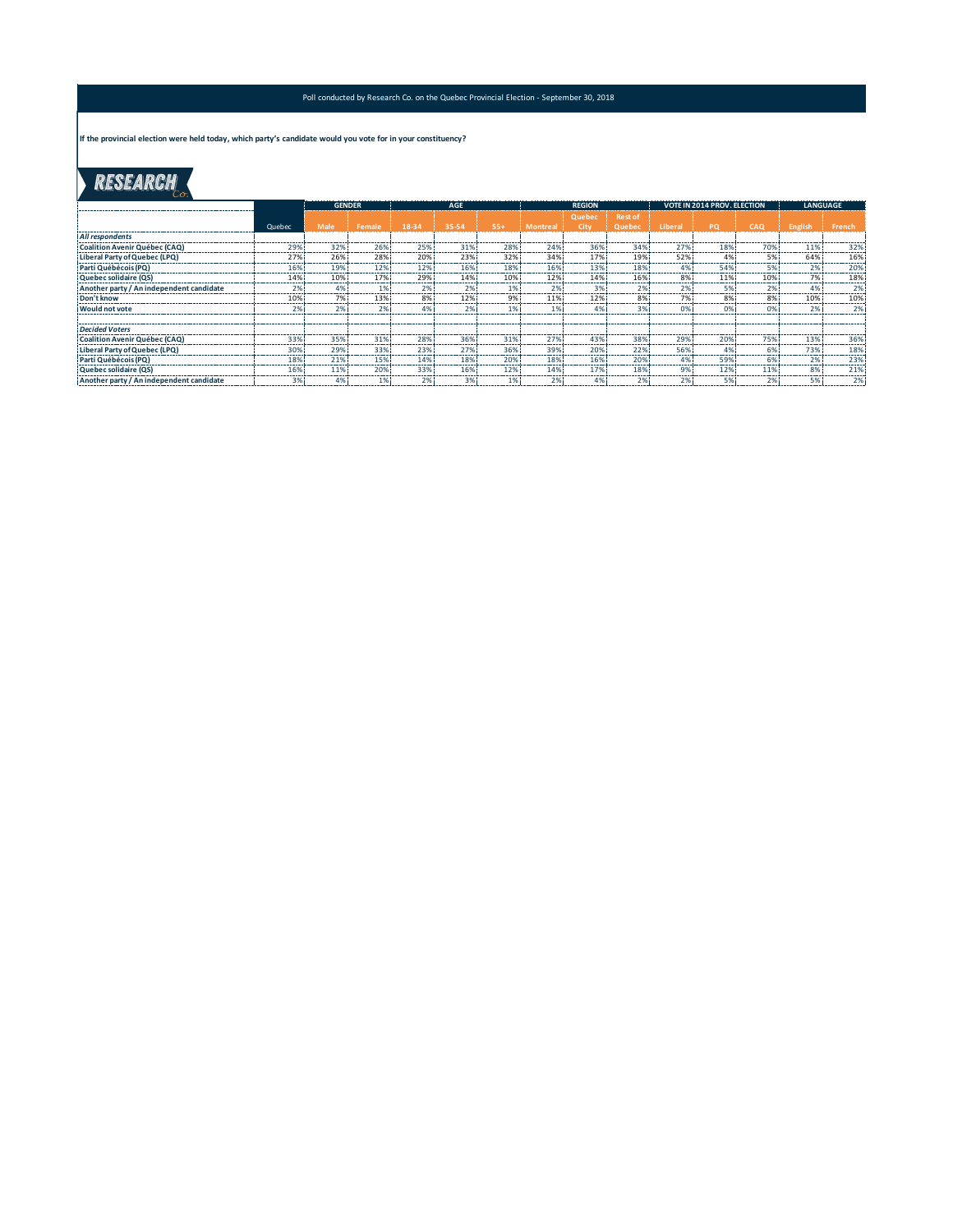#### Poll conducted by Research Co. on the Quebec Provincial Election - September 30, 2018

**Which of these party leaders do you think would make the best Premier of Quebec?**

## RESEARCH

|                           |        | <b>GENDER</b> |        | <b>AGF</b> |       |     | <b>REGION</b> |        |                | VOTE IN 2014 PROV. ELECTION |           |     | <b>LANGUAGE</b> |  |
|---------------------------|--------|---------------|--------|------------|-------|-----|---------------|--------|----------------|-----------------------------|-----------|-----|-----------------|--|
|                           |        |               |        |            |       |     |               | Quebec | <b>Rest of</b> |                             |           |     |                 |  |
|                           | Quebec | <b>Male</b>   | Female | 18-34      | 35-54 | 55+ | Montreal      | City   | Ouebec         | Liberal <sup>1</sup>        | <b>PO</b> | CAO |                 |  |
| <b>Francois Legault</b>   | 30%    | 35%           | 269    | 23%        | 30%   |     | 21%           | 39%    | 319            | 23%                         | 13%       | 71% | 10%             |  |
| <b>Philippe Couillard</b> |        | 229           |        |            |       |     |               |        |                |                             |           |     |                 |  |
| Jean-Francois Lisée       |        | 169           |        |            |       |     |               |        |                |                             | 509       |     |                 |  |
| <b>Manon Massé</b>        |        | 110.          |        |            |       |     | ------        |        |                |                             |           |     |                 |  |
| Not sure                  | 249    | 169           | 31'    |            |       |     | າ າ ດ         | 209    |                |                             | $\sim$    |     | າາດ             |  |